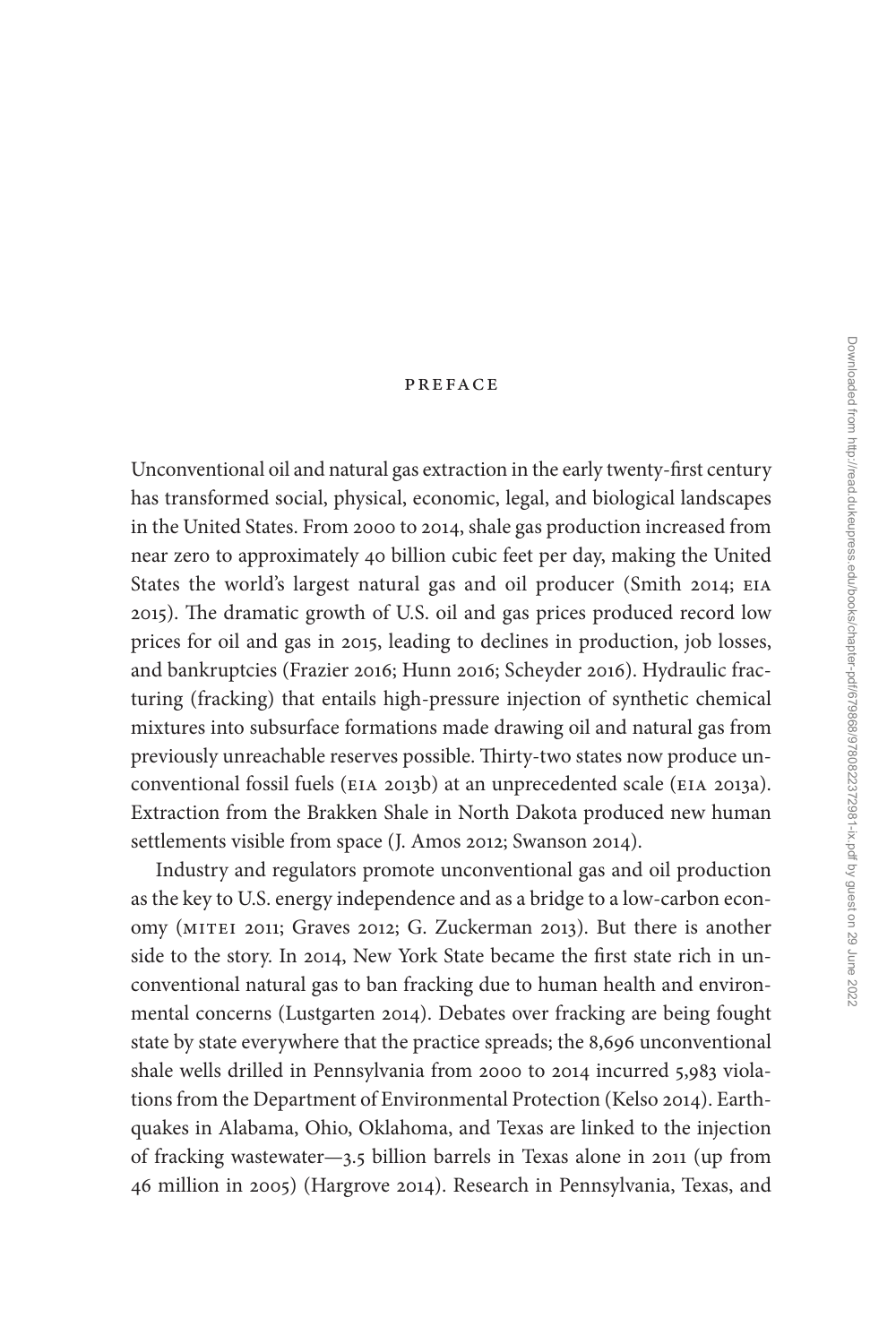Colorado shows fracking-contaminated ground and surface water is destroying the lives and livelihoods of landowners (Jackson et al. 2013; Warner et al. 2013; Darrah et al. 2014; Kassotis et al. 2014). Furthermore, natural gas may be no more "green" than coal. Life-cycle analyses of its production reveal that tons of methane are released into the atmosphere when natural gas is processed and transported (Howarth, Santoro, and Ingraffea 2011; Karion et al. 2013; S. Miller et al. 2013; Pétron et al. 2014). Methane is a far more potent greenhouse gas than carbon dioxide (Myhre et al. 2013).

This book explores the emergence of both the gas boom and its controversies, offering innovative scientific approaches to studying gas extraction's harmful impacts on human health and the environment. Via participant observation within a small scientific advocacy organization, The Endocrine Disruption Exchange (TEDX), I follow the development of the first database of chemicals used in natural gas extraction, a database that documents not only the (often proprietary) constituents of fracking chemicals but also their bodily and ecological effects. My ethnographic analyses of TEDX's database demonstrate how it transformed an information vacuum around fracturing into fierce regional and national debates about the public health effects of this activity.

Expanding on TEDX's databasing methodology, the book describes the research, development, and impacts of a set of online, user-generated databasing and mapping tools designed to interconnect communities encountering the corporate forces and chemical processes animating gas development. Fracking is an intensive, technological practice that requires the delicate calibration of corporate, governmental, and legal apparatuses in order to proceed. The industry operates at county, state, federal, and international levels, and it has successfully organized regulatory environments suited to rapid and lucrative gas extraction. Amid such multiscalar forces, communities have little legal or technical recourse if they have been subjected to chemical and corporate influences that undermine their financial, bodily, and social security. ExtrAct, a research group I cofounded and directed with the artist and technologist Chris Csikszentmihályi, sought to empower isolated local communities by developing a suite of online mapping and databasing tools through which gas-patch communities exposed to fracking could share information, network, study, and respond to industry activity across states. Using ExtrAct as an example, I explore how social sciences and the academy at large can invest in developing research tools, methods, and programs designed for noncorporate ends to help redress the informational and technical imbalances faced by communities dealing with large-scale multinational industries.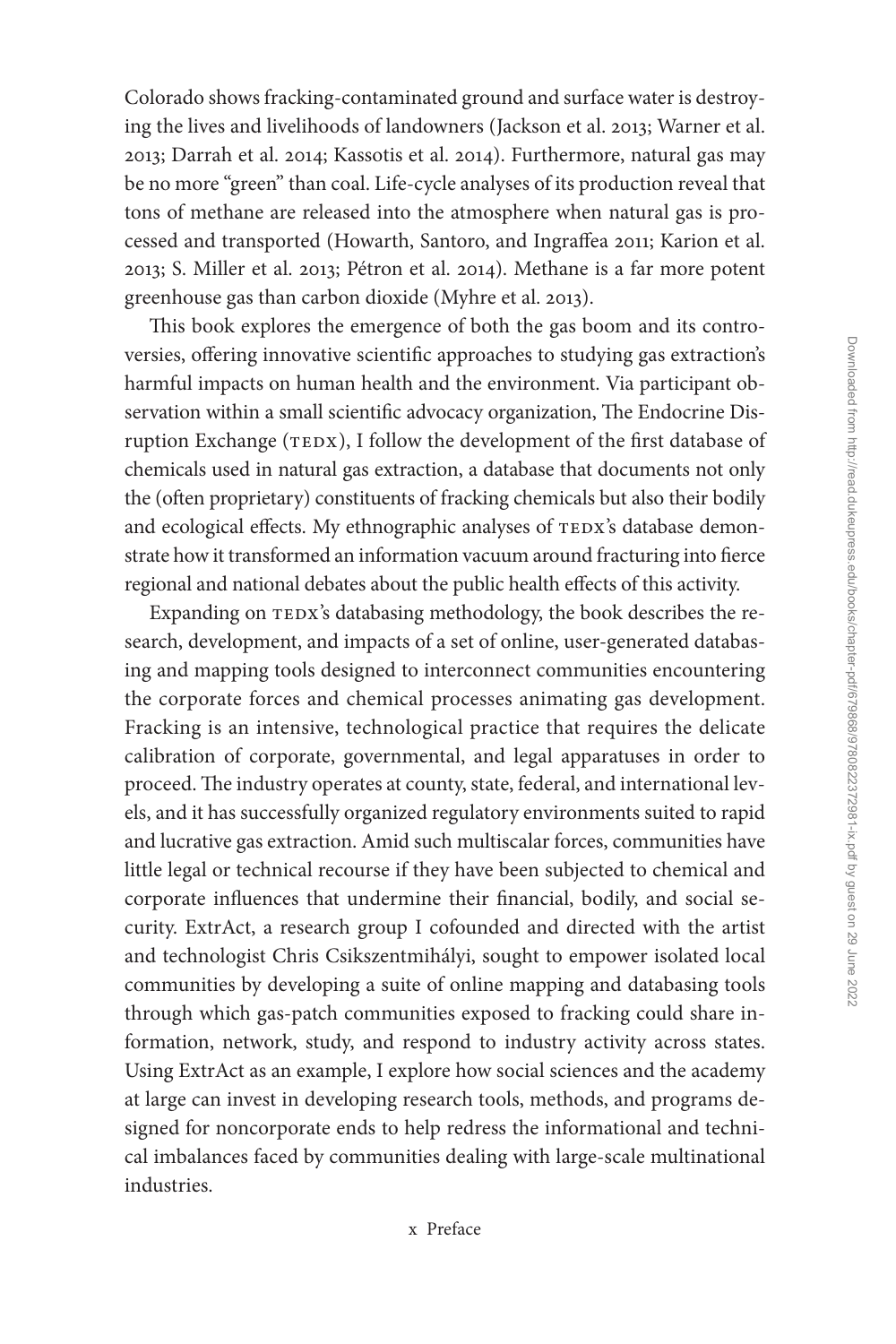

FIGURE P.1. The process of hydraulic fracking.

In unconventional gas reserves, gas is distributed throughout a porous matrix like coal or sandstone. Fracking creates a route through which this gas can be brought to the surface (epa 2004) by injecting a mixture of synthetic chemicals under extremely high pressure into the porous matrix. A highvolume hydraulic frack is a large-scale industrial operation. A cavalcade of 18-wheeler trucks bearing containers filled with the thousands of gallons of fluid and associated machinery necessary for the procedure draws up to a frack site (see figure p.1). These containers are arranged around the "head" of the well to be fracked and then connect to the wellhead to form what looks like an octopus of piping.

Within the containers, blending machinery mixes fracturing fluids composed of dry or nondiluted stores of chemicals and other materials such as proppants, sand, or other grainy materials used to prop the fractures open (Montgomery and Smith 2010: 30).<sup>1</sup> This mixture is forced into the well by powerful diesel engines capable of producing 15,000 hhp (hydraulic horsepower), which is roughly equivalent to about twenty-three 650 hp 18-wheel truck engines roaring to life as a frack operation begins (Montgomery and Smith 2010: 30). A frack operation can continue for many hours as the mixture is pumped underground at a high-enough pressure to break pathways